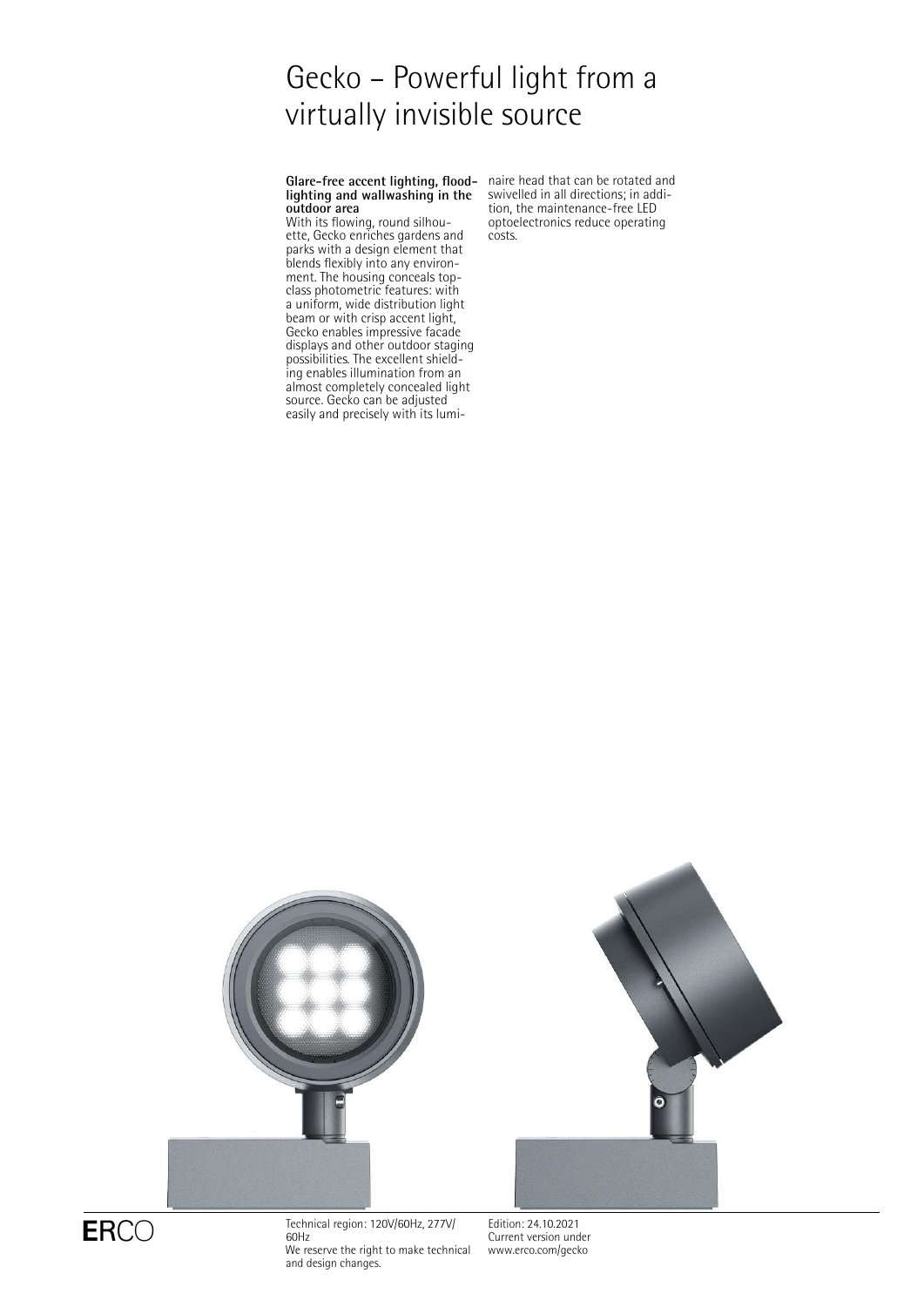

### **Structure and characteristics**

The features described here are typical of products in this range. Special ver-sions may offer additional or varying features. A comprehensive description of the features of individual products can be found on our website.

**1 ERCO Spherolit lens** – Light distributions: narrow spot, spot, flood, wide flood, extra wide flood, oval flood or wallwash – Oval flood 360° rotation

### **2 ERCO LED-module**

– High-power LEDs: warm white (3000K) or neutral white (4000K) – Collimating lens made of optical polymer

# **3 Light head**

- Corrosion-resistant cast aluminum, No-Rinse surface treatment
- Graphit m, double powder-coated<br>– Non-reflective safety glass
	- Non-reflective safety glass

- **4 Housing and hinge** Corrosion-resistant cast aluminum, No-Rinse surface treatment
- Graphit m, double powder-coated Optimized surface for reduced accu-
- mulation of dirt – 130° tilt, 360° rotation
- Hinge with scaling and inner cable routing

- **5 Mounting plate**<br>
 Corrosion-resistant cast aluminum,<br>
No-Rinse surface treatment<br>
 Graphit m, double powder-coated<br>
 Optimized surface for reduced accu-
- mulation of dirt

### **6 Control gear**

- Trailing edge dimmable
- Operation at 120V: Dimming with external dimmers possible Operation at 277V: switchable
- 

### **Suitable for wet locations (IP65)** Dust-proof and water jet-proof

- **Variants on request** High-power LEDs: 3000K CRI 97 or 2700K, 3500K, 4000K with CRI 92 Housing: 10,000 further colors
- Please contact your ERCO consultant.



Design and application: [www.erco.com/gecko](http://www.erco.com/gecko)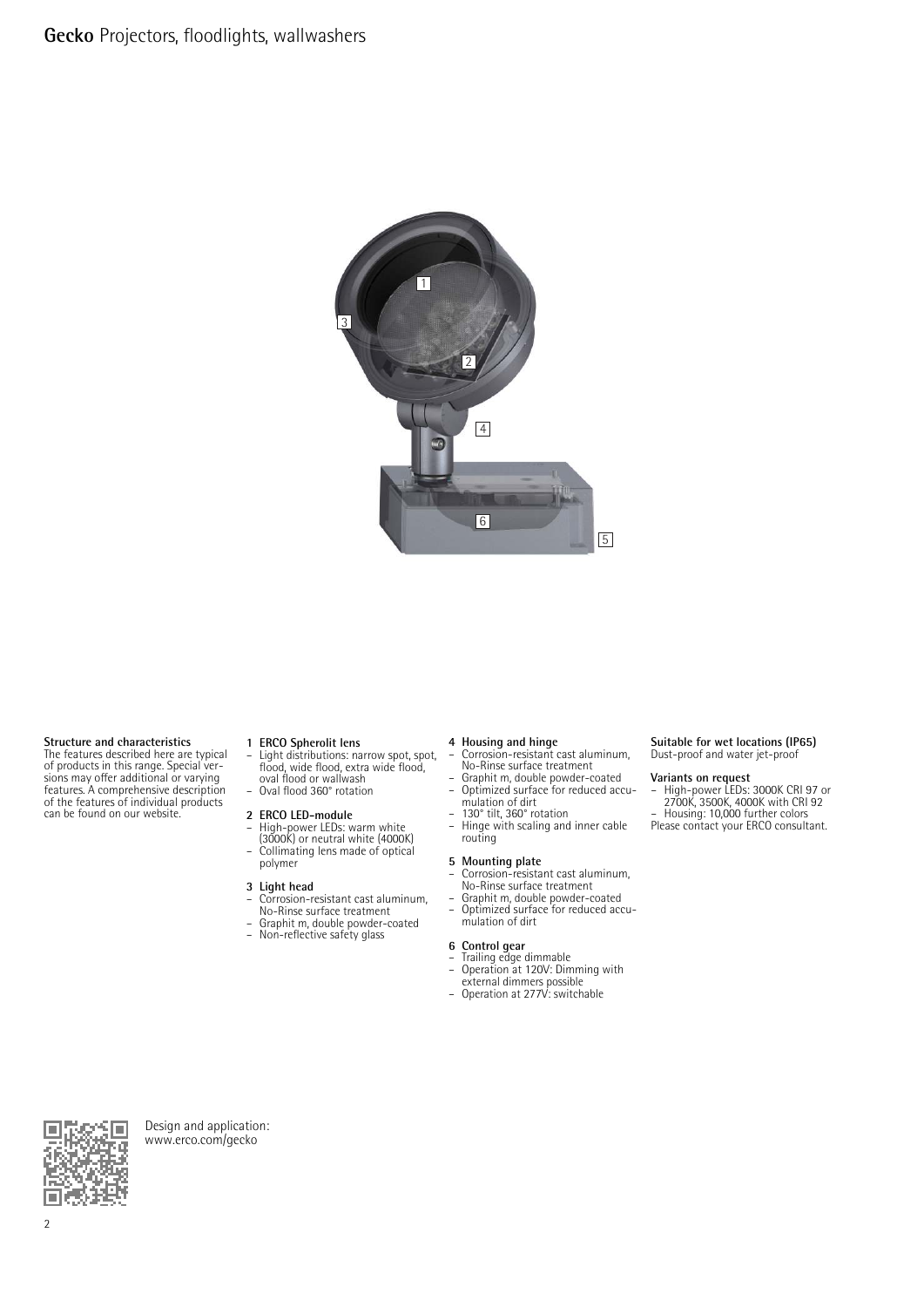# **Gecko** Projectors, floodlights, wallwashers



**Improved visual comfort** ERCO has developed luminaires with special housing designs and highquality optical components specifically for demanding visual tasks to provide enhanced visual comfort.



**Oval flood freely rotatable** The round oval flood Spherolit lens can be freely rotated with all luminaires to optimally align the light to various objects.

**Small luminaire dimensions** Small luminaires are discreet and place the focus on the light itself. Small luminaire dimensions are particularly advantageous in compact room situations.

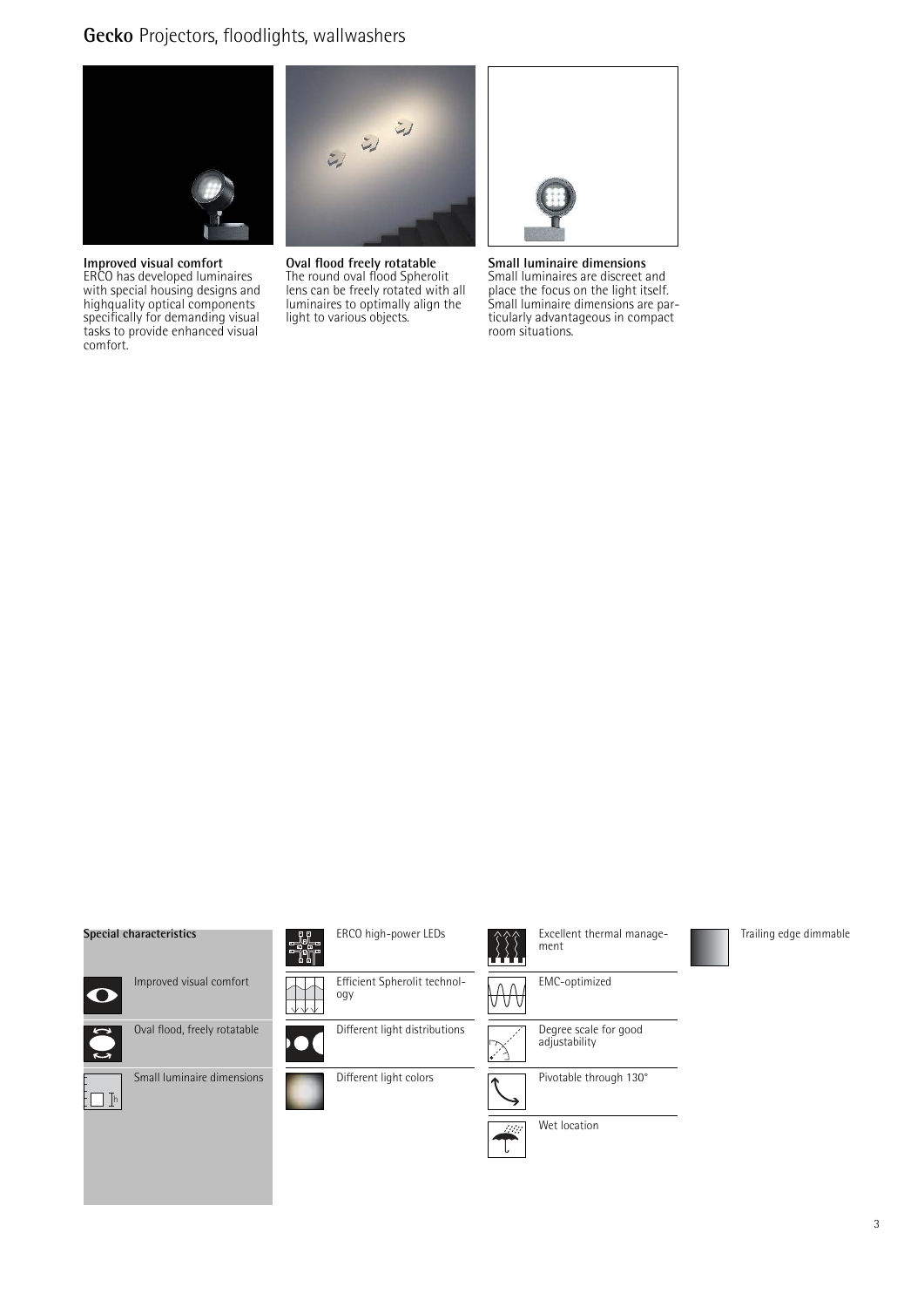# **Gecko** Projectors, floodlights, wallwashers – Luminaire arrangement

# **Projectors**

**Floodlights**

flood

Narrow spot, Spot, Flood

Wide flood, Extra wide flood, Oval









**Accentuation**<br>The ideal angle of tilt (α) for accent lighting with Gecko projec-tors is around 30°. This emphasizes the three-dimensionality of architectural details, sculptures or trees, without distorting the spatial impression with excessive shadowing.

Arrangement:  $\alpha = 30^{\circ}$ 

# **Washlighting**

Gecko projectors ensure uniform floodlighting of long wall surfaces, columns or trees. The ideal angle of tilt  $(\alpha)$  for this is around 30°

Arrangement:  $\alpha = 30^{\circ}$ 

## **Wallwashing**

Uniform vertical illuminance in the outdoor area defines spatial borders. Here, the distance (a) of Gecko lens wallwashers from the wall should be around one third of the room height (h). This results in an angle of tilt  $(\gamma)$  of approx. 55°.

Arrangement:  $a = 1/3 \times h$  or  $\gamma = 55^\circ$ 

For good longitudinal uniformity, the spacing (d) of Gecko lens wallwashers may be up to 1.2 times the offset from the wall (a).

Arrangement: d ≤ 1.2 x a

The optimal wall offset and luminaire spacing for each product are indicated in the wallwasher tables in the catalogue and the product data sheets.

**Lens wallwashers** Wallwash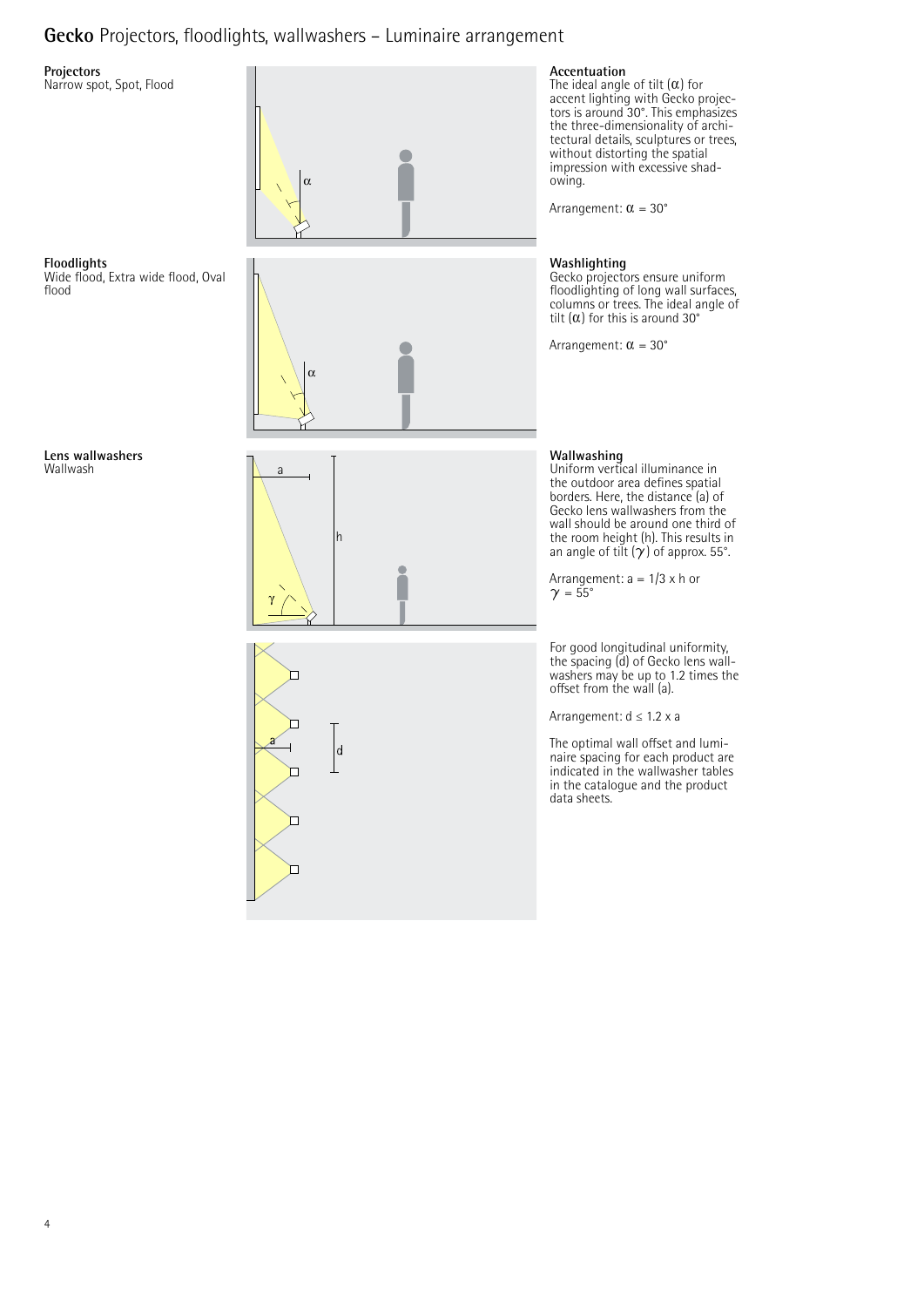Railway station,<br>Bergen. Lighting<br>design: Multicon-<br>sult: Ruth Marie<br>Bottenheim. Pho-<br>tography: Johan<br>Elm, Stockholm.

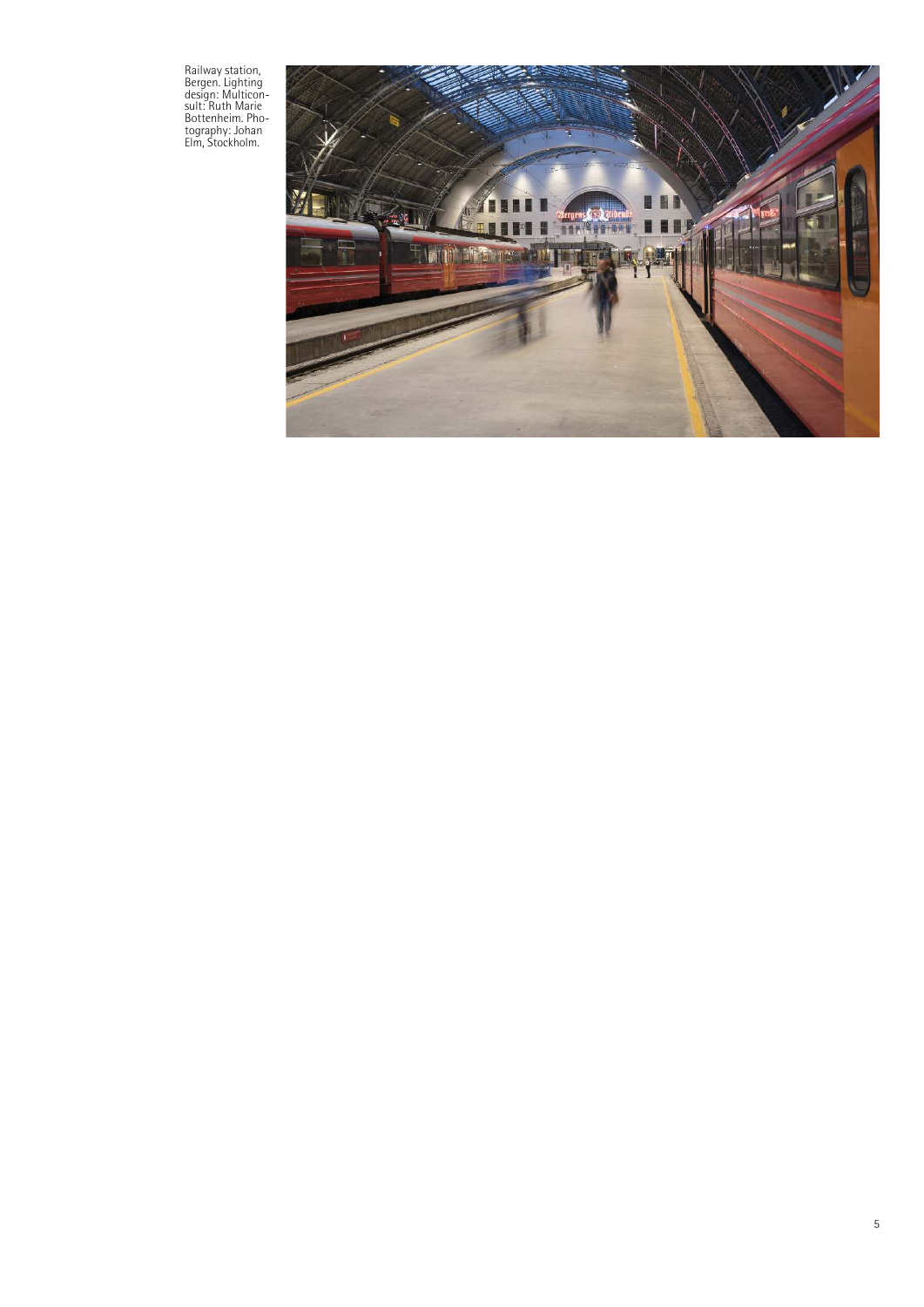# **Gecko** Projectors, floodlights, wallwashers



**Accessories**

| Ground spike |
|--------------|
| Spacer       |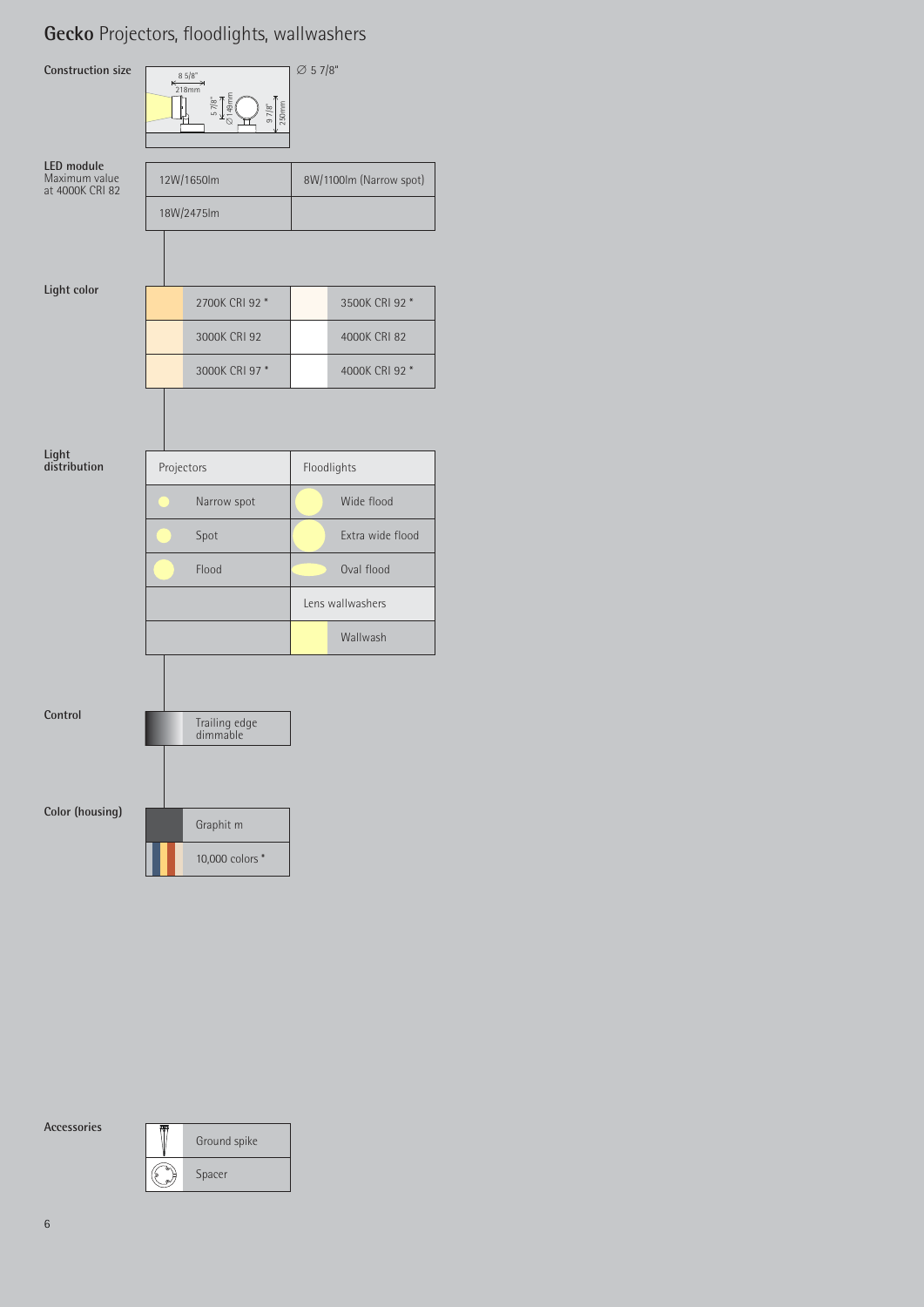

Railway station, Bergen. Lighting design: Multicon-sult: Ruth Marie Bottenheim. Pho-tography: Johan Elm, Stockholm.

\* available on request Article numbers and planning data: www.erco.com/015338-us

Design and application: www.erco.com/gecko